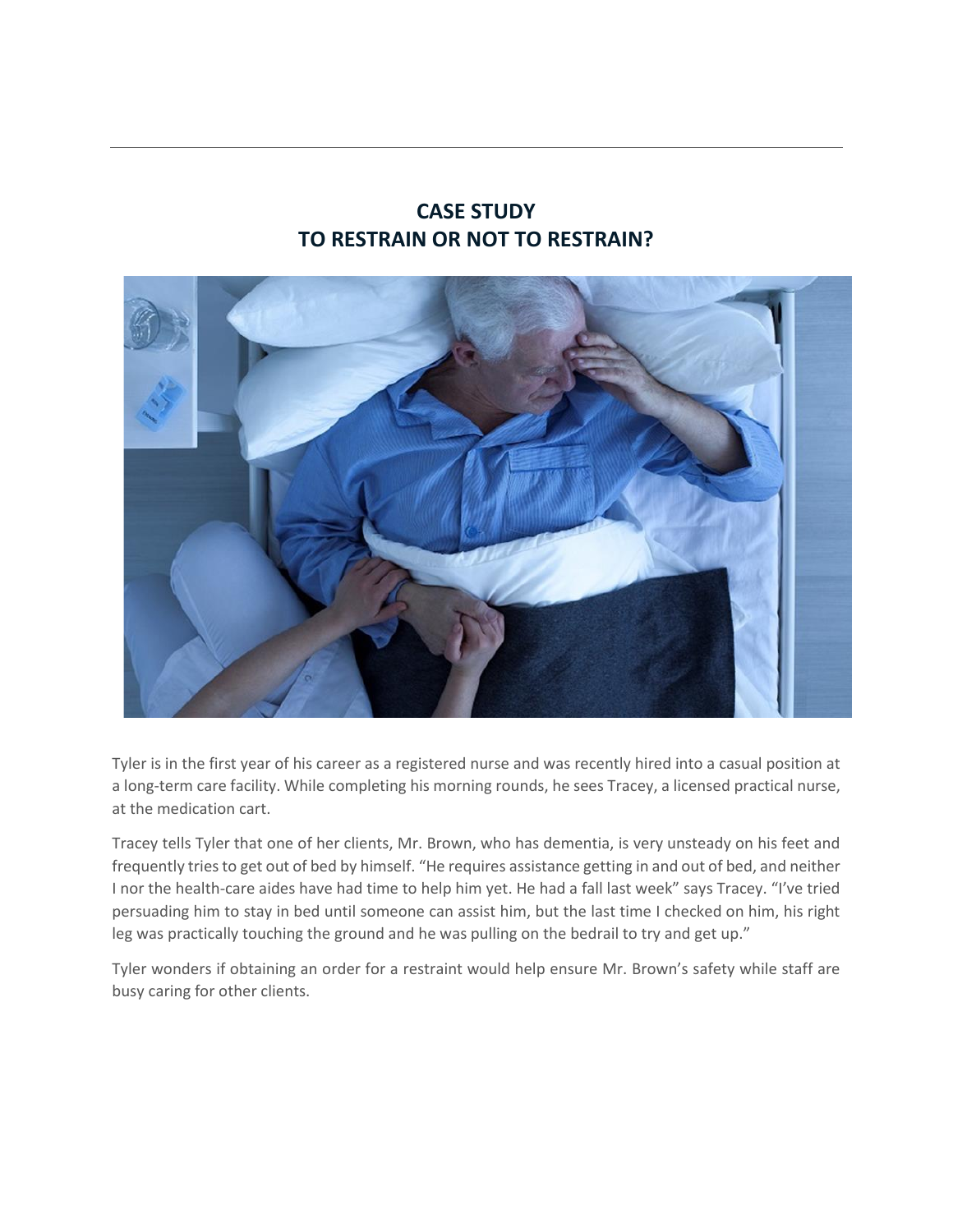## **WHAT SHOULD TYLER CONSIDER FIRST?**

There are many clinical, ethical and legal considerations to think about before using restraints and Tyler doesn't think that he has all the information he needs to make a change to Mr. Brown's care plan. Tyler conducts his own assessment to determine Mr. Brown's level of understanding about the use of a call bell and his risk of another fall. Based on Tyler's assessment, there could be other interventions that can be integrated into Mr. Brown's care plan such as more frequent checks, use of volunteers, personal support worker, or the presence of a family member.

He should also think about the legal considerations that come into play including informed consent of clients, families and/or legal guardians, client safety, and the use of least restrictive options.

Tyler reviews NANB's *[Standards of Practice for Registered Nurses](http://www.nanb.nb.ca/practice/standards) (2019)* and is reminded that he is accountable at all times for his own actions and is required to follow legislation, standards, regulatory requirements and policies relevant to his practice setting. He also remembers his employer has a "least restraint" policy. NANB's *Standards of Practice for Registered Nurses* outline that he is expected to:

- Recognize and take action in situations where client safety is potentially or actually at risk;
- Use critical inquiry to assess, plan, intervene, and evaluate client care and related services;
- Monitors the effectiveness of the plan of care and revises the plan as needed in collaboration with the client and the health care team;
- Communicate effectively and respectfully with clients to promote continuity and the delivery of safe, competent, compassionate and ethical care; and
- Advocates for, and respects the clients' dignity, rights to informed decision-making and infirmed consent.

He also finds an 'ethical model for reflection' tool in the Canadian Nurses Association (CNA) *[Code of](https://www.cna-aiic.ca/en/nursing-practice/nursing-ethics)  [Ethics for Registered Nurses](https://www.cna-aiic.ca/en/nursing-practice/nursing-ethics)* and uses the reflection questions to help guide his decision-making.

## **WHAT DOES TYLER DO?**

Tyler decides to conduct his own assessment of Mr. Brown. He asks Mr. Brown why he wants to get out of bed by himself. Mr. Brown responds, "It's time for me to go to work. I'm going to be late." Knowing that Mr. Brown has been diagnosed with dementia, Tyler takes some time to talk with Mr. Brown and replies "well, let's get you up and out of bed for breakfast so you aren't late for work." He tries redirecting the conversation and is successful with encouraging Mr. Brown to eat his breakfast in the dining room. As he continues talking with Mr. Brown, a personal support worker enters the room to help Mr. Brown with his morning care.